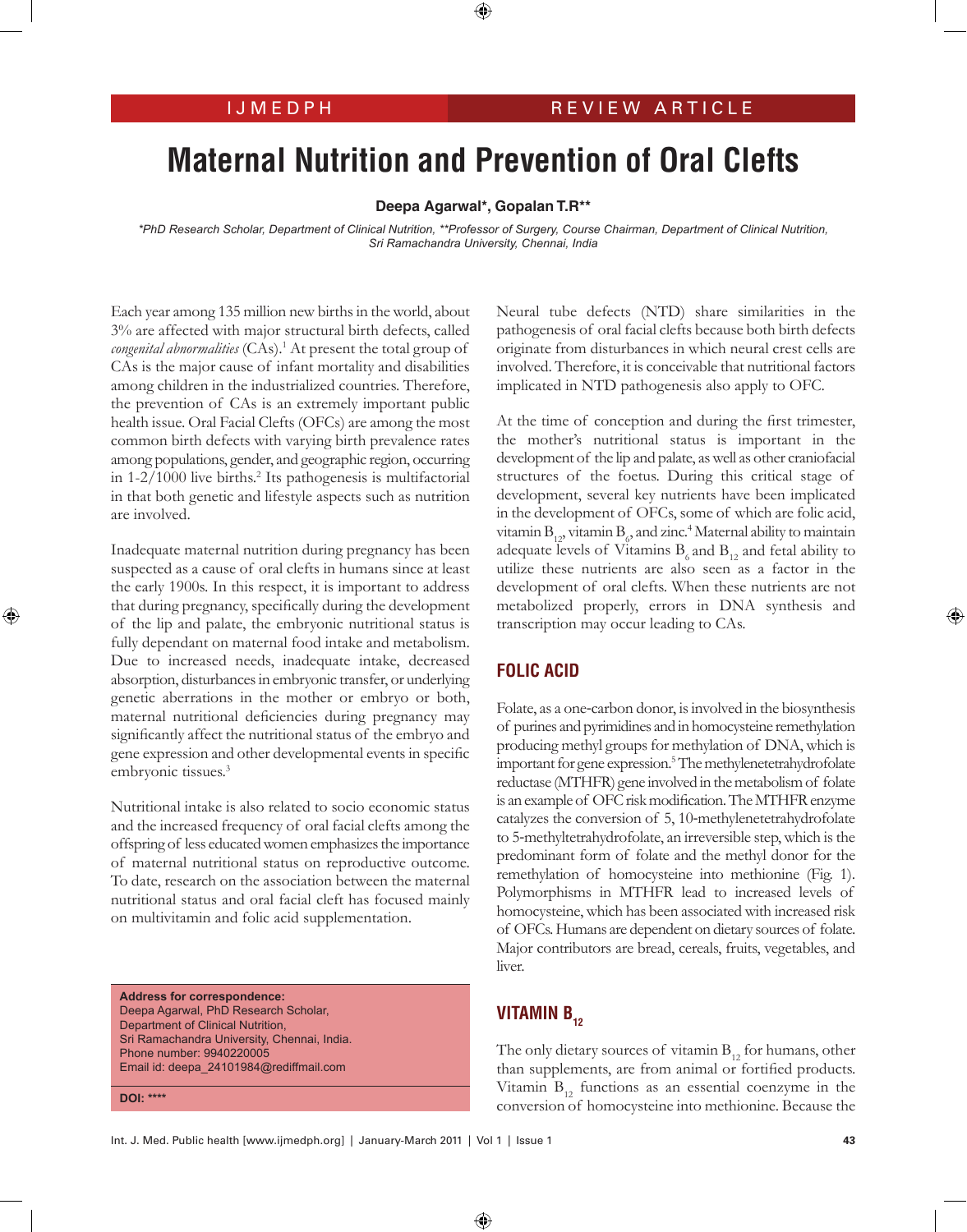

**Figure 1:** Remethylation of homocysteine into methionine.

formation of 5-methyl THF is irreversible, a deficiency of vitamin  $B_{12}$  traps body folate in the 5methyl form, which is known as the methylfolate hypothesis (Fig.1). This trapping leads to increased homocysteine levels and decreased methylation of DNA, which is important in the regulation of gene activity. An inadequate amount of methionine caused by lack of vitamin  $B_{12}$  decreases the availability of Sadenosyl methionine (SAM). SAM is required for methylation reactions, which are also essential for myelin maintenance and thus neural function.<sup>6</sup>

### **VITAMIN B<sub>6</sub>**

Along with vitamin  $\mathrm{B_{_{12}}}$  vitamin  $\mathrm{B_{_6}}$  also plays a key role in the metabolism of folate and homocysteine. Vitamin  $B_{\delta}$  is known to protect against OFCs induced in laboratory animals by teratogens, and deficiency alone was sufficient to cause OFCs in mice. A casecontrol study in the Philippines evaluated the association between the risk for CL/P and maternal vitamin  $B_6$  status. The study concluded that inadequate vitamin  $\mathrm B_6$  status was associated with an increased risk for CL/P. Food sources other than supplements rich in vitamin  $B_6$  include meats, whole grain products, vegetables, some fruits, and nuts. Fortified cereals also represent a major contributor of vitamin  $B_6$  in the diet.

#### **Zinc**

Zinc is of interest because of its role in the absorption of folate. A study in the Netherlands demonstrated that mothers of children of CL/P had lower erythrocyte zinc concentrations than control mothers. Polyglutamate hydrolase is a zinc dependant enzyme necessary for the digestion of folate in the gastrointestinal tract. In addition, zinc is involved in the conversion of 5methyltetrahydrofolate into tetrahydrofolate by the zinc dependant methionine

synthase enzyme. Thus, poor zinc intake or status can diminish folate absorption. Zinc is typically associated with the protein fraction of foods. Therefore, rich sources of this nutrient are found in animal products, predominately red meats and seafood.

However, whole grains and vegetables represent good plant sources of zinc. Although single source nutrients have shown to be significant in the reduction of clefting in animal models, there have been very few studies of these associations in human studies and far fewer studies of overall diet patterns among mothers and the risk for development of OFCs in the child. Comprehensive dietary variables that are defined by the intake of many foods may show a greater effect on disease than any single nutritional component. 7 For this reason, the identification of maternal dietary patterns has become of considerable interest and has been related to cardiovascular disease, type 2 diabetes, and cancer. However, data on maternal dietary patterns and birth defects are lacking.<sup>8</sup>

In addition to adequate nutrition of the mother, environmental and behavioural factors such as poverty, smoking, and alcohol use have been shown to significantly increase the risk of birth defects, including OFCs .

Genetic factors are believed to account for some defects, often in combination with one or more environmental factors. A study published in the American society for nutritional sciences Journal (2004) demonstrates that the pre conceptional dietary intakes of energy and all macronutrients, vitamins, minerals and food groups were lower in mothers of OFC children compared with controls. Of particular interest is the protective effect of a higher dietary intake of vegetable, protein, fibre, ascorbic acid, iron and magnesium on OFC risk.